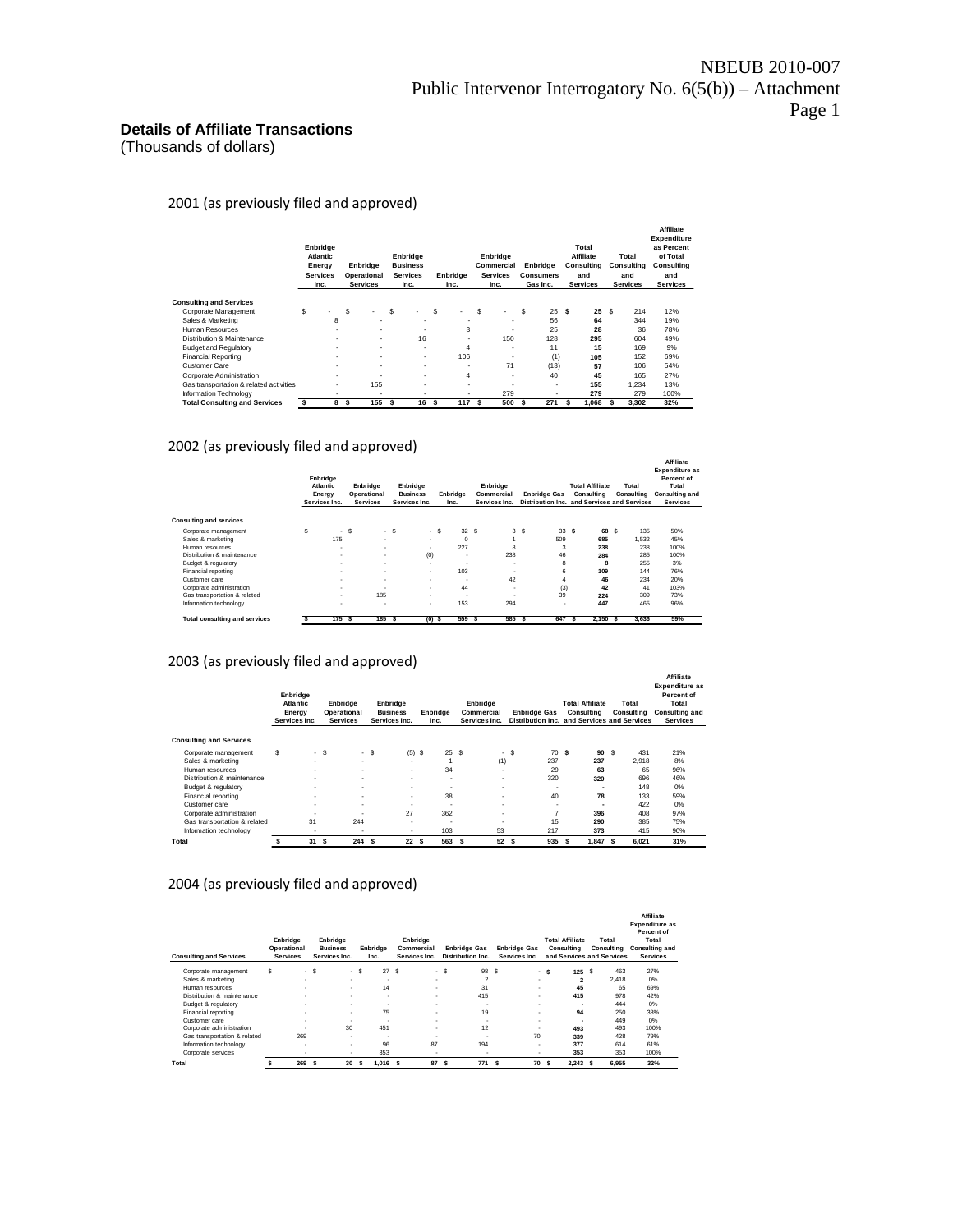### 2005 (as previously filed and approved)

| <b>Consulting and Services</b> |   | Enbridge<br>Operational<br><b>Services</b> |      | Enbridge<br><b>Business</b><br>Services Inc. |       | Enbridge<br>Inc.         | Enbridge<br>Commercial<br>Services Inc. |                          |      | <b>Enbridge Gas</b><br>Distribution Inc. | <b>Enbridge Gas</b><br>Services Inc |   |      | <b>Total Affiliate</b><br>Consulting | Total<br>Consulting<br>and Services and Services | Affiliate<br><b>Expenditure as</b><br>Percent of<br>Total<br><b>Consulting and</b><br><b>Services</b> |
|--------------------------------|---|--------------------------------------------|------|----------------------------------------------|-------|--------------------------|-----------------------------------------|--------------------------|------|------------------------------------------|-------------------------------------|---|------|--------------------------------------|--------------------------------------------------|-------------------------------------------------------------------------------------------------------|
|                                |   |                                            |      |                                              |       |                          |                                         |                          |      |                                          |                                     |   |      |                                      |                                                  |                                                                                                       |
| Corporate management           | s |                                            | - \$ |                                              | $-$ S | 37S                      |                                         |                          | - \$ | 78 S                                     |                                     |   | - \$ | 115S                                 | 446                                              | 26%                                                                                                   |
| Sales & marketing              |   | ٠                                          |      | $\sim$                                       |       | $\overline{\phantom{a}}$ |                                         | $\overline{\phantom{a}}$ |      | $\overline{\phantom{a}}$                 |                                     | ۰ |      | ٠                                    | 4.810                                            | 0%                                                                                                    |
| Human resources                |   | ٠                                          |      | $\sim$                                       |       | 20                       |                                         | $\overline{\phantom{a}}$ |      | 57                                       |                                     | ٠ |      | 77                                   | 108                                              | 71%                                                                                                   |
| Distribution & maintenance     |   | ٠                                          |      | ٠                                            |       | $\blacksquare$           |                                         | $\overline{\phantom{a}}$ |      | 528                                      |                                     | ٠ |      | 528                                  | 1.042                                            | 51%                                                                                                   |
| Budget & regulatory            |   | ٠                                          |      | $\sim$                                       |       | $\blacksquare$           |                                         | $\overline{\phantom{a}}$ |      | $\sim$                                   |                                     | ٠ |      | $\overline{\phantom{a}}$             | 760                                              | 0%                                                                                                    |
| Financial reporting            |   | ٠                                          |      | ٠                                            |       | 81                       |                                         | $\overline{\phantom{a}}$ |      | 15                                       |                                     | ٠ |      | 96                                   | 157                                              | 61%                                                                                                   |
| Customer care                  |   | ٠                                          |      | $\sim$                                       |       | ٠                        |                                         | $\overline{\phantom{a}}$ |      | $\overline{4}$                           |                                     | ۰ |      | 4                                    | 329                                              | 1%                                                                                                    |
| Corporate administration       |   |                                            |      | 40                                           |       | 321                      |                                         | $\overline{\phantom{a}}$ |      | 6                                        |                                     | ۰ |      | 367                                  | 367                                              | 100%                                                                                                  |
| Gas transportation & related   |   | 294                                        |      | $\blacksquare$                               |       | $\overline{\phantom{a}}$ |                                         | $\overline{\phantom{a}}$ |      | ٠                                        |                                     | ٠ |      | 294                                  | 337                                              | 87%                                                                                                   |
| Information technology         |   | $\overline{\phantom{a}}$                   |      | ٠                                            |       | 126                      |                                         | 94                       |      | 204                                      |                                     | ٠ |      | 424                                  | 613                                              | 69%                                                                                                   |
| Corporate services             |   | ٠                                          |      | ۰                                            |       | 384                      |                                         | $\blacksquare$           |      | ٠                                        |                                     | ٠ |      | 384                                  | 384                                              | 100%                                                                                                  |
| Total                          |   | 294                                        | \$.  | 40                                           | -S    | 969                      | s                                       | 94                       | s    | 892 \$                                   |                                     | ٠ | s    | 2.289                                | 9.353<br>-S                                      | 24%                                                                                                   |

#### 2006 (as previously filed and approved)

| <b>Consulting and Services</b> | Enbridge<br>Operational<br><b>Services</b> |        | Enbridge<br><b>Business</b><br>Services Inc. |   | Enbridge<br>Inc. |          | Enbridge<br>Commercial<br>Services Inc. |      | <b>Enbridge Gas</b><br>Distribution Inc. and Services and Services |    | <b>Total Affiliate</b><br>Consulting |   | Total<br>Consulting | Affiliate<br><b>Expenditure as</b><br>Percent of<br>Total<br><b>Consulting and</b><br><b>Services</b> |
|--------------------------------|--------------------------------------------|--------|----------------------------------------------|---|------------------|----------|-----------------------------------------|------|--------------------------------------------------------------------|----|--------------------------------------|---|---------------------|-------------------------------------------------------------------------------------------------------|
| Corporate management           | \$                                         | $-$ \$ | $\sim$                                       | s | 66               | <b>S</b> |                                         | - \$ | 51                                                                 | s  | 117                                  | s | 509                 | 23%                                                                                                   |
| Sales & marketing              | ۰                                          |        | ۰.                                           |   | ۰                |          |                                         |      | $\Omega$                                                           |    |                                      |   | 787                 | 0%                                                                                                    |
| Human resources                | ۰                                          |        | ۰                                            |   | 22               |          |                                         |      | 82                                                                 |    | 104                                  |   | 168                 | 62%                                                                                                   |
| Distribution & maintenance     |                                            |        | ۰.                                           |   | ۰                |          |                                         |      | 652                                                                |    | 652                                  |   | 1.319               | 49%                                                                                                   |
| Budget & regulatory            | 300                                        |        | ۰                                            |   |                  |          |                                         |      | 37                                                                 |    | 337                                  |   | 989                 | 34%                                                                                                   |
| Financial reporting            | ۰                                          |        | ۰                                            |   | 90               |          |                                         |      | 25                                                                 |    | 115                                  |   | 184                 | 62%                                                                                                   |
| Customer care                  | ۰                                          |        | ۰.                                           |   |                  |          |                                         |      | $\Omega$                                                           |    |                                      |   | 307                 | 0%                                                                                                    |
| Corporate administration       | ۰                                          |        | ۰                                            |   | 551              |          |                                         |      | 8                                                                  |    | 559                                  |   | 559                 | 100%                                                                                                  |
| Gas transportation & related   | ۰                                          |        | ۰.                                           |   |                  |          |                                         |      |                                                                    |    |                                      |   | 125                 | 0%                                                                                                    |
| Information technology         | ۰                                          |        |                                              |   | 112              |          | 95                                      |      | 215                                                                |    | 422                                  |   | 467                 | 90%                                                                                                   |
| Corporate services             | ۰                                          |        | 54                                           |   | 357              |          | ۰                                       |      | ۰                                                                  |    | 411                                  |   | 441                 | 93%                                                                                                   |
| Total                          | 300                                        | s      | 54                                           | s | 1.198            | s.       | 95                                      | s.   | 1.071                                                              | -S | 2.718 S                              |   | 5.855               | 46%                                                                                                   |

#### 2007 (as previously filed and approved)

| <b>Consulting and Services</b> |    | Enbridge<br>Operational<br><b>Services</b> |      | Enbridge<br><b>Business</b><br>Services Inc. |        | Enbridge<br>Inc. |     | Enbridge<br>Commercial<br>Services Inc. |      | <b>Enbridge Gas</b><br>Distribution Inc. and Services and Services |   | <b>Total Affiliate</b><br>Consulting |   | Total<br>Consulting | Affiliate<br><b>Expenditure as</b><br>Percent of<br>Total<br><b>Consulting and</b><br><b>Services</b> |
|--------------------------------|----|--------------------------------------------|------|----------------------------------------------|--------|------------------|-----|-----------------------------------------|------|--------------------------------------------------------------------|---|--------------------------------------|---|---------------------|-------------------------------------------------------------------------------------------------------|
| Corporate management           | \$ |                                            | - \$ |                                              | $-$ \$ | 36               | \$  |                                         | - \$ | 59                                                                 | s | 95                                   | s | 504                 | 19%                                                                                                   |
| Sales & marketing              |    | ۰                                          |      | ۰.                                           |        |                  |     | $\overline{\phantom{a}}$                |      | ۰                                                                  |   |                                      |   | 2.437               | 0%                                                                                                    |
| Human resources                |    | ۰                                          |      | ۰.                                           |        | 20               |     | $\overline{\phantom{a}}$                |      | 91                                                                 |   | 110                                  |   | 269                 | 41%                                                                                                   |
| Distribution & maintenance     |    | ۰                                          |      | ۰.                                           |        | -                |     |                                         |      | 718                                                                |   | 718                                  |   | 1.310               | 55%                                                                                                   |
| Budget & regulatory            |    | 191                                        |      | ۰.                                           |        |                  |     | $\overline{\phantom{a}}$                |      | 3                                                                  |   | 194                                  |   | 703                 | 28%                                                                                                   |
| Financial reporting            |    | ۰                                          |      | ۰.                                           |        | 92               |     |                                         |      | 23                                                                 |   | 115                                  |   | 217                 | 53%                                                                                                   |
| Customer care                  |    | ۰                                          |      | ۰.                                           |        | ۰                |     |                                         |      | $\overline{\phantom{a}}$                                           |   |                                      |   | 456                 | 0%                                                                                                    |
| Corporate administration       |    | ۰                                          |      | ۰.                                           |        | 601              |     | $\overline{\phantom{a}}$                |      | 5                                                                  |   | 606                                  |   | 606                 | 100%                                                                                                  |
| Gas transportation & related   |    | ۰                                          |      | ۰.                                           |        | ۰                |     |                                         |      |                                                                    |   |                                      |   |                     |                                                                                                       |
| Information technology         |    | ۰                                          |      |                                              |        | 63               |     | 168                                     |      | 223                                                                |   | 454                                  |   | 518                 | 88%                                                                                                   |
| Corporate services             |    |                                            |      | 68                                           |        | 522              |     | $\overline{\phantom{a}}$                |      |                                                                    |   | 590                                  |   | 590                 | 100%                                                                                                  |
| Total                          | s  | 191                                        | s    | 68                                           | s      | 1,334            | \$. | 168                                     | s    | 1,121                                                              | s | 2.882 S                              |   | 7,609               | 38%                                                                                                   |

#### 2008 (as previously filed and approved)

| <b>Consulting and Services</b> | Enbridge<br>Operational<br><b>Services</b> |      | Enbridge Inc.            |    | Enbridge<br>Commercial<br>Services Inc. |      | <b>Enbridge Gas</b><br><b>Distribution</b><br>Inc. |      | <b>Total Affiliate</b><br>Consulting<br>and Services |   | Total<br>Consulting<br>and Services | <b>Affiliate</b><br><b>Expenditure as</b><br>Percent of<br>Total<br><b>Consulting and</b><br><b>Services</b> |
|--------------------------------|--------------------------------------------|------|--------------------------|----|-----------------------------------------|------|----------------------------------------------------|------|------------------------------------------------------|---|-------------------------------------|--------------------------------------------------------------------------------------------------------------|
|                                |                                            |      |                          |    |                                         |      |                                                    |      |                                                      |   |                                     |                                                                                                              |
| Corporate management           | \$                                         | - \$ | 38                       | -S |                                         | - \$ | 39                                                 | \$   | 77                                                   | S | 292                                 | 26%                                                                                                          |
| Sales & marketing              | $\overline{\phantom{0}}$                   |      | $\overline{\phantom{0}}$ |    | $\overline{\phantom{a}}$                |      | $\overline{\phantom{a}}$                           |      | ۰                                                    |   | 1.137                               | $0\%$                                                                                                        |
| Human resources                | $\overline{\phantom{0}}$                   |      | 37                       |    | $\overline{\phantom{a}}$                |      | 23                                                 |      | 60                                                   |   | 187                                 | 32%                                                                                                          |
| Distribution & maintenance     |                                            |      | $\overline{\phantom{0}}$ |    |                                         |      | 802                                                |      | 802                                                  |   | 1.120                               | 72%                                                                                                          |
| Budget & regulatory            | 84                                         |      |                          |    | $\overline{\phantom{a}}$                |      | 11                                                 |      | 95                                                   |   | 812                                 | 12%                                                                                                          |
| Financial reporting            | $\overline{\phantom{a}}$                   |      | 50                       |    | $\overline{\phantom{a}}$                |      | 12                                                 |      | 62                                                   |   | 190                                 | 33%                                                                                                          |
| Customer care                  | $\overline{\phantom{0}}$                   |      |                          |    |                                         |      | 37                                                 |      | 37                                                   |   | 556                                 | 7%                                                                                                           |
| Corporate administration       |                                            |      | 761                      |    |                                         |      | 7                                                  |      | 768                                                  |   | 768                                 | 100%                                                                                                         |
| Gas transportation & related   | 70                                         |      | ٠                        |    |                                         |      |                                                    |      | 70                                                   |   | 70                                  | 100%                                                                                                         |
| Information technology         | $\overline{\phantom{a}}$                   |      | 139                      |    | 59                                      |      | 253                                                |      | 451                                                  |   | 488                                 | 92%                                                                                                          |
| Total                          | 154                                        | S.   | 1,024                    | s  | 59                                      | s    | 1,184                                              | - 55 | 2,422                                                |   | 5,619                               | 43%                                                                                                          |

2009 (Original filing)